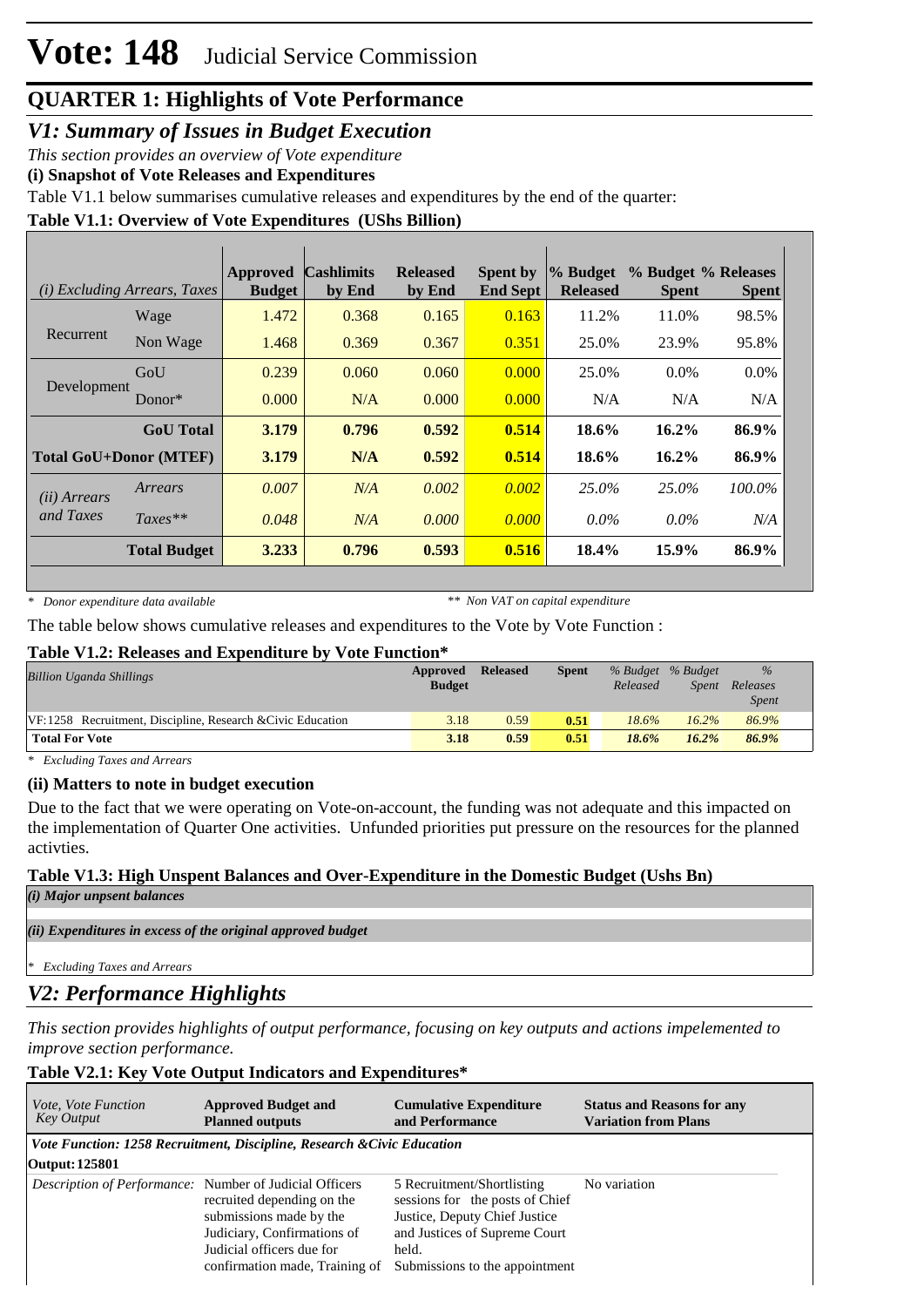| Vote, Vote Function<br><b>Key Output</b>                                                       | <b>Approved Budget and</b><br><b>Planned outputs</b>                       |          | <b>Cumulative Expenditure</b><br>and Performance                                                  | <b>Status and Reasons for any</b><br><b>Variation from Plans</b> |       |  |  |
|------------------------------------------------------------------------------------------------|----------------------------------------------------------------------------|----------|---------------------------------------------------------------------------------------------------|------------------------------------------------------------------|-------|--|--|
|                                                                                                | Judicial Officers undertaken                                               |          | of Chief Justice and Deputy<br>Chief Justice made.<br>3 Judicial Officers confermed in<br>Service |                                                                  |       |  |  |
| Performance Indicators:                                                                        |                                                                            |          |                                                                                                   |                                                                  |       |  |  |
| Average time taken to make<br>recommendations for<br>appointment of judges to the<br>President |                                                                            | 4 months |                                                                                                   | 4                                                                |       |  |  |
| Average time takeb to recruit<br>judicial officers up to Chief<br>Magistrate                   |                                                                            | 3 months |                                                                                                   | 3                                                                |       |  |  |
| <b>Output Cost:</b>                                                                            | UShs Bn:                                                                   | 1.351    | <b>UShs Bn:</b>                                                                                   | 0.175 % Budget Spent:                                            | 12.9% |  |  |
| <b>Output: 125802</b>                                                                          | <b>Public Complaints System</b>                                            |          |                                                                                                   |                                                                  |       |  |  |
|                                                                                                | Description of Performance: Number of complaints received<br>investigated. |          | Disciplinary Committee 6 DC<br>Meeings held and 44 cases<br>concluded.                            | No variation                                                     |       |  |  |
|                                                                                                | Number of cases investigated<br>concluded by the Disciplinary<br>Committee |          | Two investigation trips carried<br>out<br>Witnesses fcilitated                                    |                                                                  |       |  |  |
|                                                                                                | 24 trips for court inspections<br>undertaken                               |          |                                                                                                   |                                                                  |       |  |  |
|                                                                                                | 20 Suggestion boxes procured<br>and installed in new areas                 |          |                                                                                                   |                                                                  |       |  |  |
| Performance Indicators:                                                                        |                                                                            |          |                                                                                                   |                                                                  |       |  |  |
| Proportion of registered<br>complaints investigated                                            |                                                                            | 50%      |                                                                                                   | 50                                                               |       |  |  |
| Proportion of investigated<br>cases disposed off(Disposal<br>Rate)                             |                                                                            | 75%      | 75                                                                                                |                                                                  |       |  |  |
| <b>Output Cost:</b>                                                                            | UShs Bn:                                                                   | 0.597    | UShs Bn:                                                                                          | 0.104 % Budget Spent:                                            | 17.4% |  |  |
| Output: 125803                                                                                 |                                                                            |          | Public awareness and participation in justice administration                                      |                                                                  |       |  |  |
| Description of Performance: 16 radio talk shows in various                                     | regional centres<br>1538 copies of the Citizens                            |          | Radio Talkshows on-going                                                                          | No variation                                                     |       |  |  |
|                                                                                                | Handbook will be printed.<br>2 subcounty workshops held                    |          | Procurement process of<br>Citizens' Handbooks on-going                                            |                                                                  |       |  |  |
|                                                                                                | 2 Performance Manegement<br>Workshops hel for Judicial<br>Officers held    |          | One Prison inmates workshop<br>held in Arua                                                       |                                                                  |       |  |  |
| Performance Indicators:                                                                        |                                                                            |          |                                                                                                   |                                                                  |       |  |  |
| Number of sub counties<br>covered                                                              |                                                                            | 4        |                                                                                                   | 1                                                                |       |  |  |
| Number of radio talk shows<br>conducted                                                        |                                                                            | 36       |                                                                                                   | 9                                                                |       |  |  |
| <b>Output Cost:</b>                                                                            | UShs Bn:                                                                   | 0.359    | UShs Bn:<br>0.080                                                                                 | % Budget Spent:                                                  | 22.4% |  |  |
| <b>Vote Function Cost</b>                                                                      | <b>UShs Bn:</b>                                                            |          | 3.179 UShs Bn:<br>0.514                                                                           | % Budget Spent:                                                  | 16.2% |  |  |
| <b>Cost of Vote Services:</b>                                                                  | UShs Bn:                                                                   |          | 3.179 UShs Bn:<br>0.514                                                                           | % Budget Spent:                                                  | 16.2% |  |  |

*\* Excluding Taxes and Arrears*

Lack of Senior Economist has posed a challenge on budget monitoring and Reporting. Importation of Financial data is not user-friendly and this delays reporting.

#### **Table V2.2: Implementing Actions to Improve Vote Performance**

| <b>Planned Actions:</b>                                                                                    | <b>Actual Actions:</b>                | <b>Reasons for Variation</b> |  |  |  |
|------------------------------------------------------------------------------------------------------------|---------------------------------------|------------------------------|--|--|--|
| Vote: 148 Judicial Service Commission                                                                      |                                       |                              |  |  |  |
| Vote Function: 12.58 Recruitment, Discipline, Research & Civic Education                                   |                                       |                              |  |  |  |
| A new approach to radio talk shows has<br>been introduced. This involves conducting conducted on Radio One | <b>Continous Radio Talkshows were</b> | Inadequate funding           |  |  |  |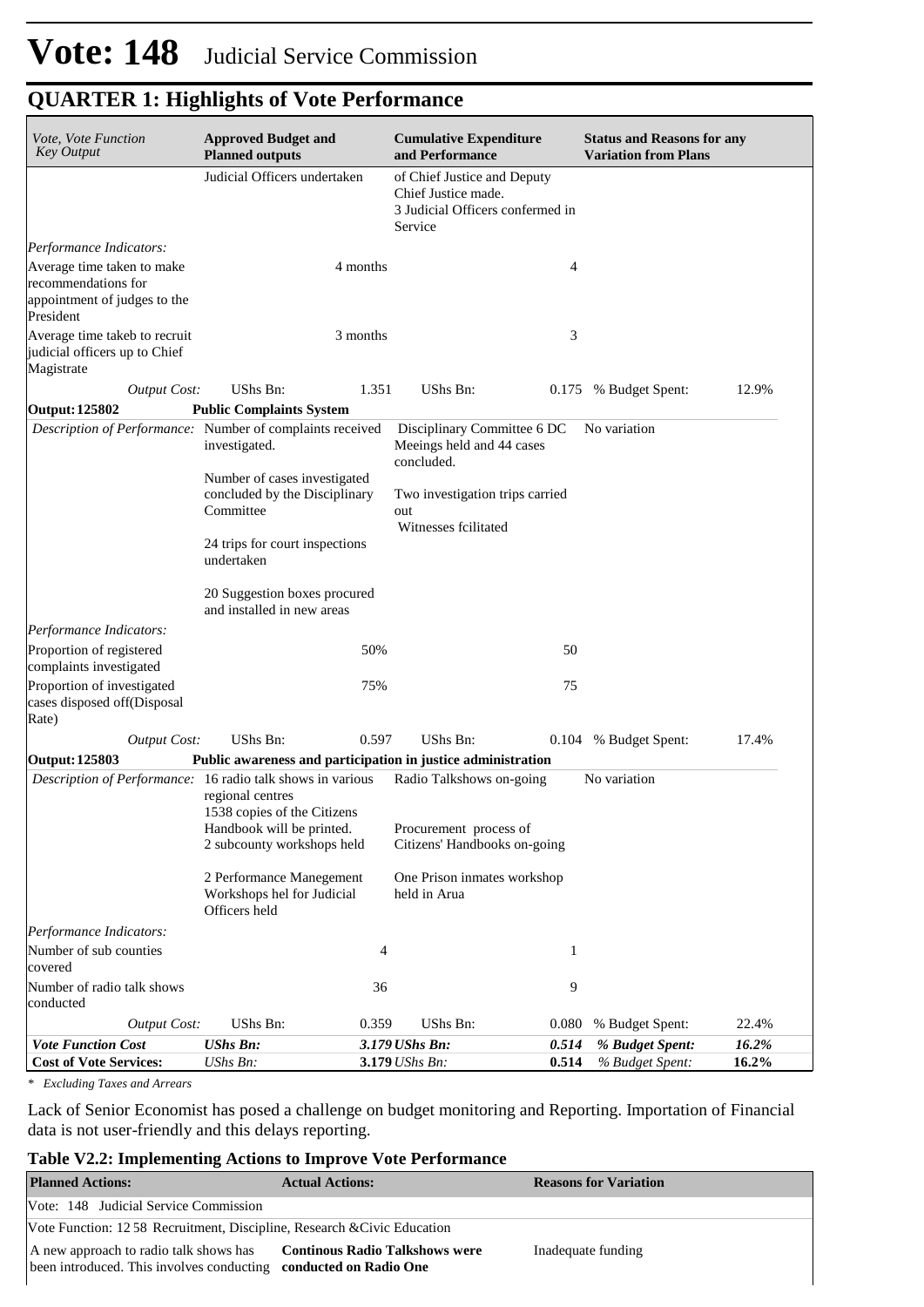| <b>Planned Actions:</b>                                                                                                                                                                                                                                                                                             | <b>Actual Actions:</b>                                                                            | <b>Reasons for Variation</b> |  |  |  |  |
|---------------------------------------------------------------------------------------------------------------------------------------------------------------------------------------------------------------------------------------------------------------------------------------------------------------------|---------------------------------------------------------------------------------------------------|------------------------------|--|--|--|--|
| continous radio programmes in the 8<br>regions with one radio programme talk<br>show being held every week per region.                                                                                                                                                                                              |                                                                                                   |                              |  |  |  |  |
| Vote: 148 Judicial Service Commission                                                                                                                                                                                                                                                                               |                                                                                                   |                              |  |  |  |  |
| Vote Function: 12.58 Recruitment, Discipline, Research & Civic Education                                                                                                                                                                                                                                            |                                                                                                   |                              |  |  |  |  |
| Sensitisation meetings on the Public<br>Complaints system to continue all over<br>the country.                                                                                                                                                                                                                      | <b>Sensitisation meetings on-going</b>                                                            | Inadequate funding           |  |  |  |  |
| Vote: 148 Judicial Service Commission                                                                                                                                                                                                                                                                               |                                                                                                   |                              |  |  |  |  |
| Vote Function: 12.58 Recruitment, Discipline, Research & Civic Education                                                                                                                                                                                                                                            |                                                                                                   |                              |  |  |  |  |
| (i) Introduce retainer allowance to make it <b>Members' retainer allowance paid,</b><br>possible for Commissioners to attend<br>meetings whenever they are needed. (ii)<br>Increase sitting allowance from sh.<br>140,000 to shs. 1,000,000 per sitting. Shs.<br>1.3 billion had been approved by the<br>President. | <b>Members' Sitting alloawance incresased</b><br>from shs 140,000 to shs 1000,000 per<br>sitting. | No variation.                |  |  |  |  |

### *V3: Details of Releases and Expenditure*

*This section provides a comprehensive summary of the outputs delivered by the Vote and further details of Vote expenditures by Vote Function and Expenditure Item.*

#### **Table V3.1: GoU Releases and Expenditure by Output\***

| Billion Uganda Shillings                                            | Approved      | <b>Released</b> | <b>Spent</b> | $%$ GoU       | $%$ GoU       | $%$ GoU      |  |
|---------------------------------------------------------------------|---------------|-----------------|--------------|---------------|---------------|--------------|--|
|                                                                     | <b>Budget</b> |                 |              | <b>Budget</b> | <b>Budget</b> | Releases     |  |
|                                                                     |               |                 |              | Released      | <i>Spent</i>  | <i>Spent</i> |  |
| VF:1258 Recruitment, Discipline, Research & Civic Education         | 3.18          | 0.59            | 0.51         | 18.6%         | 16.2%         | 86.9%        |  |
| Class: Outputs Provided                                             | 2.94          | 0.53            | 0.51         | 18.1%         | 17.5%         | 96.6%        |  |
| 125801 Recruitment of Judicial Officers                             | 1.35          | 0.18            | 0.17         | $13.0\%$      | 12.9%         | 99.8%        |  |
| 125802 Public Complaints System                                     | 0.60          | 0.11            | 0.10         | $17.7\%$      | $17.4\%$      | 98.2%        |  |
| 125803 Public awareness and participation in justice administration | 0.36          | 0.09            | 0.08         | 25.7%         | 22.4%         | 87.1%        |  |
| 125804 Internal audit                                               | 0.02          | 0.01            | 0.01         | $25.0\%$      | $25.0\%$      | $100.0\%$    |  |
| 125805 Administrative and human resource support                    | 0.55          | 0.14            | 0.13         | $25.1\%$      | 24.4%         | 97.1%        |  |
| 125806 Research and planning for administration of justice          | 0.06          | 0.01            | 0.01         | $25.0\%$      | $25.0\%$      | $100.0\%$    |  |
| Class: Capital Purchases                                            | 0.24          | 0.06            | 0.00         | $25.0\%$      | $0.0\%$       | $0.0\%$      |  |
| 125875 Purchase of Motor Vehicles and Other Transport Equipment     | 0.21          | 0.06            | 0.00         | 28.3%         | $0.0\%$       | $0.0\%$      |  |
| 125876 Purchase of Office and ICT Equipment, including Software     | 0.02          | 0.00            | 0.00         | $0.0\%$       | $0.0\%$       | N/A          |  |
| 125878 Purchase of Office and Residential Furniture and Fittings    | 0.01          | 0.00            | 0.00         | $0.0\%$       | $0.0\%$       | N/A          |  |
| <b>Total For Vote</b>                                               | 3.18          | 0.59            | 0.51         | 18.6%         | 16.2%         | 86.9%        |  |

*\* Excluding Taxes and Arrears*

#### **Table V3.2: 2015/16 GoU Expenditure by Item**

| <b>Billion Uganda Shillings</b>                          | Approved<br><b>Budget</b> | <b>Releases</b> | <b>Expend-</b><br>iture | % Budged<br><b>Released</b> | % Budget<br><b>Spent</b> | %Releases<br><b>Spent</b> |
|----------------------------------------------------------|---------------------------|-----------------|-------------------------|-----------------------------|--------------------------|---------------------------|
| <b>Output Class: Outputs Provided</b>                    | 2.94                      | 0.53            | 0.51                    | 18.1%                       | 17.5%                    | 96.6%                     |
| 211101 General Staff Salaries                            | 1.47                      | 0.17            | 0.16                    | 11.2%                       | 11.0%                    | 98.5%                     |
| 211103 Allowances                                        | 0.40                      | 0.10            | 0.10                    | 25.0%                       | 25.0%                    | 100.0%                    |
| 213001 Medical expenses (To employees)                   | 0.01                      | 0.00            | 0.00                    | 17.2%                       | 17.2%                    | 100.0%                    |
| 213002 Incapacity, death benefits and funeral expenses   | 0.01                      | 0.00            | 0.00                    | 25.0%                       | 25.0%                    | 100.0%                    |
| 221001 Advertising and Public Relations                  | 0.04                      | 0.01            | 0.01                    | 25.0%                       | 18.4%                    | 73.7%                     |
| 221002 Workshops and Seminars                            | 0.08                      | 0.02            | 0.02                    | 26.0%                       | 26.0%                    | 100.0%                    |
| 221003 Staff Training                                    | 0.03                      | 0.00            | 0.00                    | 18.2%                       | 18.2%                    | 100.0%                    |
| 221004 Recruitment Expenses                              | 0.08                      | 0.02            | 0.02                    | 23.8%                       | 23.8%                    | 100.0%                    |
| 221006 Commissions and related charges                   | 0.19                      | 0.05            | 0.05                    | 25.3%                       | 25.3%                    | 100.0%                    |
| 221008 Computer supplies and Information Technology (IT) | 0.03                      | 0.01            | 0.01                    | 25.0%                       | 25.0%                    | 100.0%                    |
| 221009 Welfare and Entertainment                         | 0.04                      | 0.01            | 0.01                    | 25.0%                       | 25.0%                    | 100.0%                    |
| 221011 Printing, Stationery, Photocopying and Binding    | 0.07                      | 0.02            | 0.01                    | 27.4%                       | 17.6%                    | 64.3%                     |
| 221016 IFMS Recurrent costs                              | 0.02                      | 0.01            | 0.01                    | 25.0%                       | 25.0%                    | 100.0%                    |
| 221017 Subscriptions                                     | 0.01                      | 0.00            | 0.00                    | 25.0%                       | 25.0%                    | 100.0%                    |
| 221020 IPPS Recurrent Costs                              | 0.03                      | 0.01            | 0.01                    | 25.0%                       | 25.0%                    | 100.0%                    |
| 222001 Telecommunications                                | 0.02                      | 0.01            | 0.01                    | 25.0%                       | 25.0%                    | 100.0%                    |
| 222002 Postage and Courier                               | 0.01                      | 0.00            | 0.00                    | 25.0%                       | 25.0%                    | 100.0%                    |